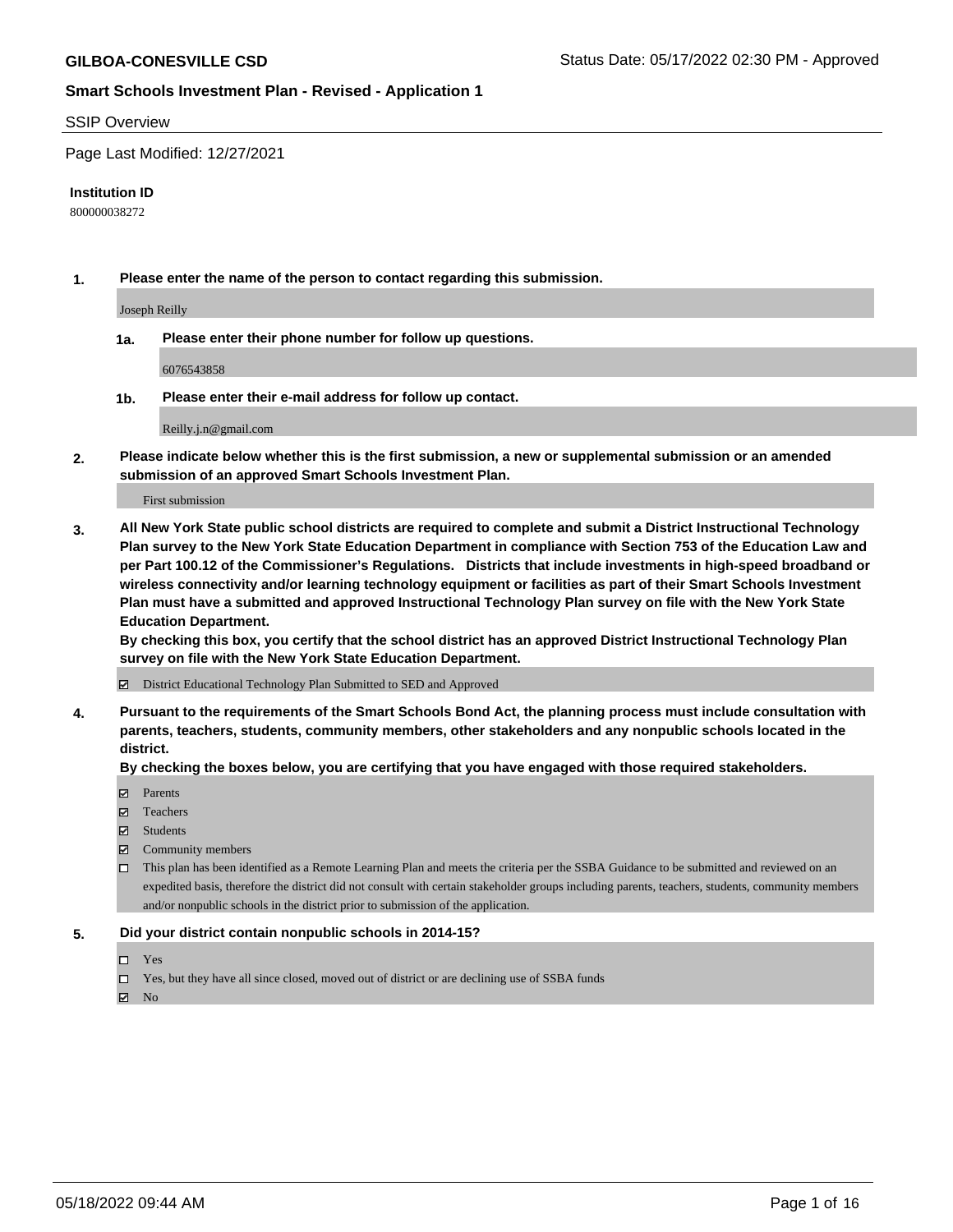#### SSIP Overview

Page Last Modified: 12/27/2021

#### **6. Certify that the following required steps have taken place by checking the boxes below:**

- The district developed and the school board approved a preliminary Smart Schools Investment Plan.
- $\boxtimes$  The preliminary plan was posted on the district website for at least 30 days. The district included an address to which any written comments on the plan should be sent.
- $\boxtimes$  The school board conducted a hearing that enabled stakeholders to respond to the preliminary plan. This hearing may have occured as part of a normal Board meeting, but adequate notice of the event must have been provided through local media and the district website for at least two weeks prior to the meeting.
- The district prepared a final plan for school board approval and such plan has been approved by the school board.
- $\boxtimes$  The final proposed plan that has been submitted has been posted on the district's website.
- This Plan has been identified as a Remote Learning Plan and meets the criteria per the SSBA Guidance to be submitted and reviewed on an expedited basis, therefore this plan has not met certain stakeholder engagement requirements including, consulting with nonpublic schools in advance of plan submission, having the school board conduct a hearing on the plan and/or posting the plan to the district website for a minimum of 30 days. This district will post the Remote Learning Plan to the district's website upon submission of the application.
- **6a. Please upload the proposed Smart Schools Investment Plan (SSIP) that was posted on the district's website, along with any supporting materials. Note that this should be different than your recently submitted Educational Technology Survey. The Final SSIP, as approved by the School Board, should also be posted on the website and remain there during the course of the projects contained therein.**

Gilboa\_Conesville\_BOE\_Presentation 1.pdf

**6b. Enter the webpage address where the final Smart Schools Investment Plan is posted. The Plan should remain posted for the life of the included projects.**

https://www.gilboa-conesville.k12.ny.us/browse/125031

**7. Please enter an estimate of the total number of students and staff that will benefit from this Smart Schools Investment Plan based on the cumulative projects submitted to date.**

375

**8. An LEA/School District may partner with one or more other LEA/School Districts to form a consortium to pool Smart Schools Bond Act funds for a project that meets all other Smart School Bond Act requirements. Each school district participating in the consortium will need to file an approved Smart Schools Investment Plan for the project and submit a signed Memorandum of Understanding that sets forth the details of the consortium including the roles of each respective district.**

 $\Box$  The district plans to participate in a consortium to partner with other school district(s) to implement a Smart Schools project.

**9. Please enter the name and 6-digit SED Code for each LEA/School District participating in the Consortium.**

| <b>Partner LEA/District</b> | <b>ISED BEDS Code</b> |
|-----------------------------|-----------------------|
| (No Response)               | (No Response)         |

#### **10. Please upload a signed Memorandum of Understanding with all of the participating Consortium partners.**

(No Response)

#### **11. Your district's Smart Schools Bond Act Allocation is:**

\$322,769

#### **12. Final 2014-15 BEDS Enrollment to calculate Nonpublic Sharing Requirement**

|            | Public Enrollment | l Nonpublic Enrollment | 'Total Enrollment | l Nonpublic Percentage |
|------------|-------------------|------------------------|-------------------|------------------------|
| Enrollment | 321               |                        | 321.00            | 0.00                   |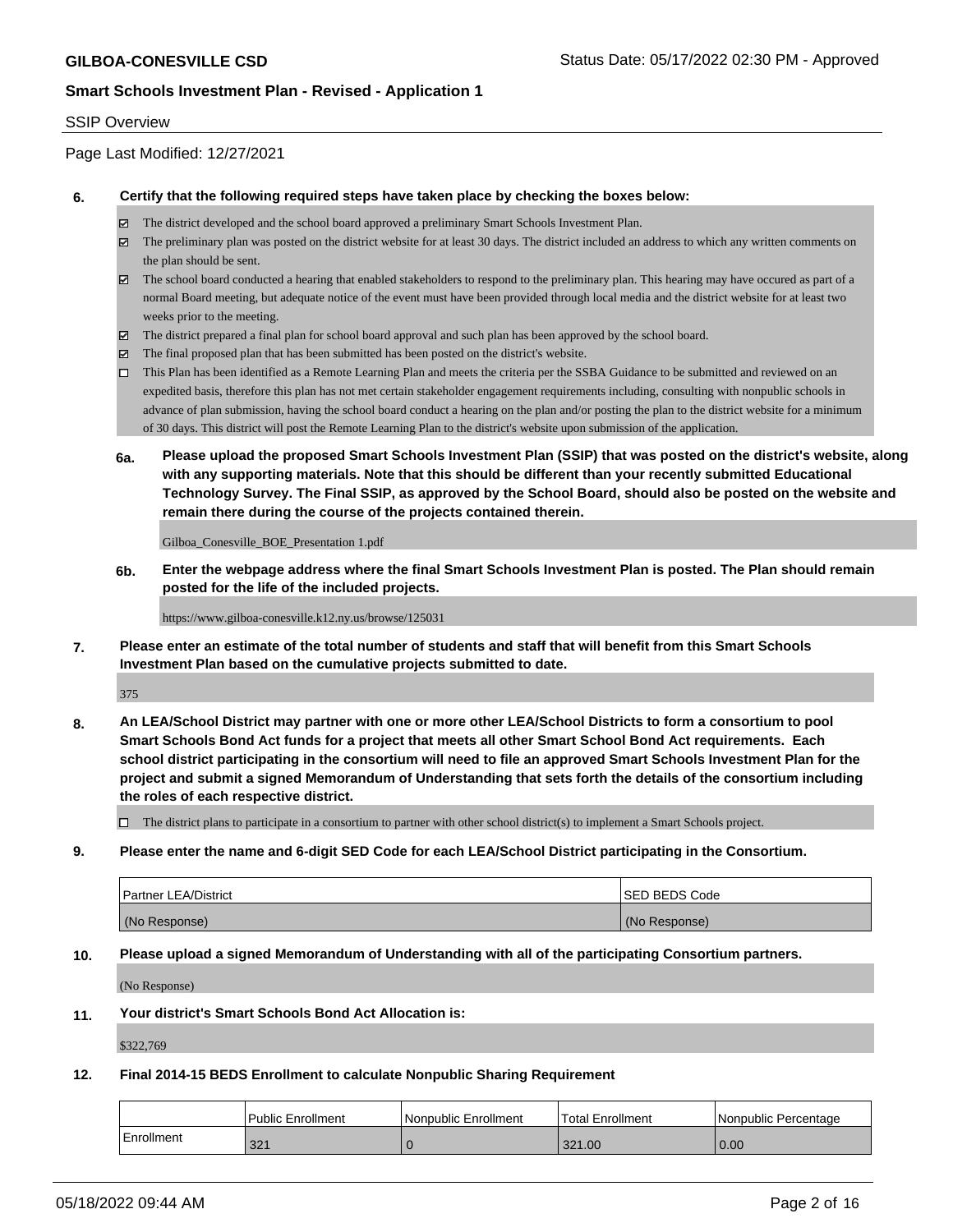## SSIP Overview

Page Last Modified: 12/27/2021

**13. This table compares each category budget total, as entered in that category's page, to the total expenditures listed in the category's expenditure table. Any discrepancies between the two must be resolved before submission.**

|                                                 | Sub-Allocations | <b>Expenditure Totals</b> | <b>Difference</b> |
|-------------------------------------------------|-----------------|---------------------------|-------------------|
| School Connectivity                             | 82,880,00       | 82.880.00                 | 0.00              |
| Connectivity Projects for<br><b>Communities</b> | 0.00            | 0.00                      | 0.00              |
| Classroom Technology                            | 239,887.00      | 239,887.00                | 0.00              |
| Pre-Kindergarten Classrooms                     | 0.00            | 0.00                      | 0.00              |
| Replace Transportable<br>Classrooms             | 0.00            | 0.00                      | 0.00              |
| High-Tech Security Features                     | 0.00            | 0.00                      | 0.00              |
| Nonpublic Loan                                  | 0.00            | 0.00                      | 0.00              |
| Totals:                                         | 322,767         | 322,767                   | 0                 |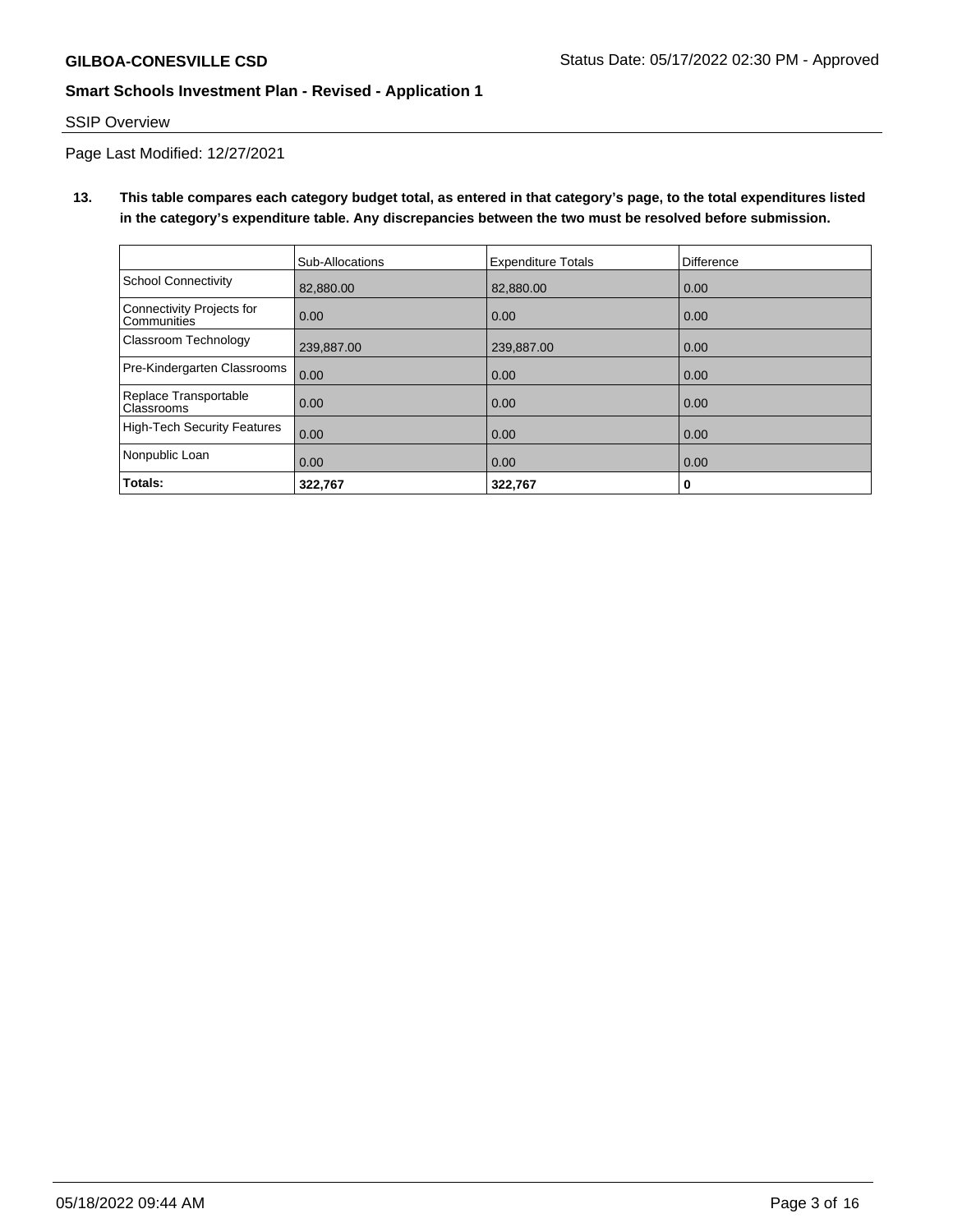#### School Connectivity

Page Last Modified: 05/10/2022

- **1. In order for students and faculty to receive the maximum benefit from the technology made available under the Smart Schools Bond Act, their school buildings must possess sufficient connectivity infrastructure to ensure that devices can be used during the school day. Smart Schools Investment Plans must demonstrate that:**
	- **• sufficient infrastructure that meets the Federal Communications Commission's 100 Mbps per 1,000 students standard currently exists in the buildings where new devices will be deployed, or**
	- **• is a planned use of a portion of Smart Schools Bond Act funds, or**
	- **• is under development through another funding source.**

**Smart Schools Bond Act funds used for technology infrastructure or classroom technology investments must increase the number of school buildings that meet or exceed the minimum speed standard of 100 Mbps per 1,000 students and staff within 12 months. This standard may be met on either a contracted 24/7 firm service or a "burstable" capability. If the standard is met under the burstable criteria, it must be:**

**1. Specifically codified in a service contract with a provider, and**

**2. Guaranteed to be available to all students and devices as needed, particularly during periods of high demand, such as computer-based testing (CBT) periods.**

**Please describe how your district already meets or is planning to meet this standard within 12 months of plan submission.**

Gilboa - Conesville Central School district subscribes to broadband service through the Otsego - Northern Catskill BOCES. They currently meet this standard.

- **1a. If a district believes that it will be impossible to meet this standard within 12 months, it may apply for a waiver of this requirement, as described on the Smart Schools website. The waiver must be filed and approved by SED prior to submitting this survey.**
	- By checking this box, you are certifying that the school district has an approved waiver of this requirement on file with the New York State Education Department.
- **2. Connectivity Speed Calculator (Required). If the district currently meets the required speed, enter "Currently Met" in the last box: Expected Date When Required Speed Will be Met.**

|                  | l Number of     | Required Speed | Current Speed in Expected Speed | to be Attained                      | Expected Date        |
|------------------|-----------------|----------------|---------------------------------|-------------------------------------|----------------------|
|                  | <b>Students</b> | lin Mbps       | <b>Mbps</b>                     | Within 12 Months ISpeed Will be Met | When Required        |
| Calculated Speed | 321             | 32.10          | 300                             | 300                                 | <b>Currently Met</b> |

**3. Describe how you intend to use Smart Schools Bond Act funds for high-speed broadband and/or wireless connectivity projects in school buildings.**

Gilboa - Conesville currently has strong wireless connectivity in their instructional areas. They propose to allocate Smart School funds to support expansion of that service into public areas of the building including the cafeteria and auditorium. Their goal is to allow students to use one - to - one devices outside of the classroom during lunch, study halls, and after school. Any time, any where for learning.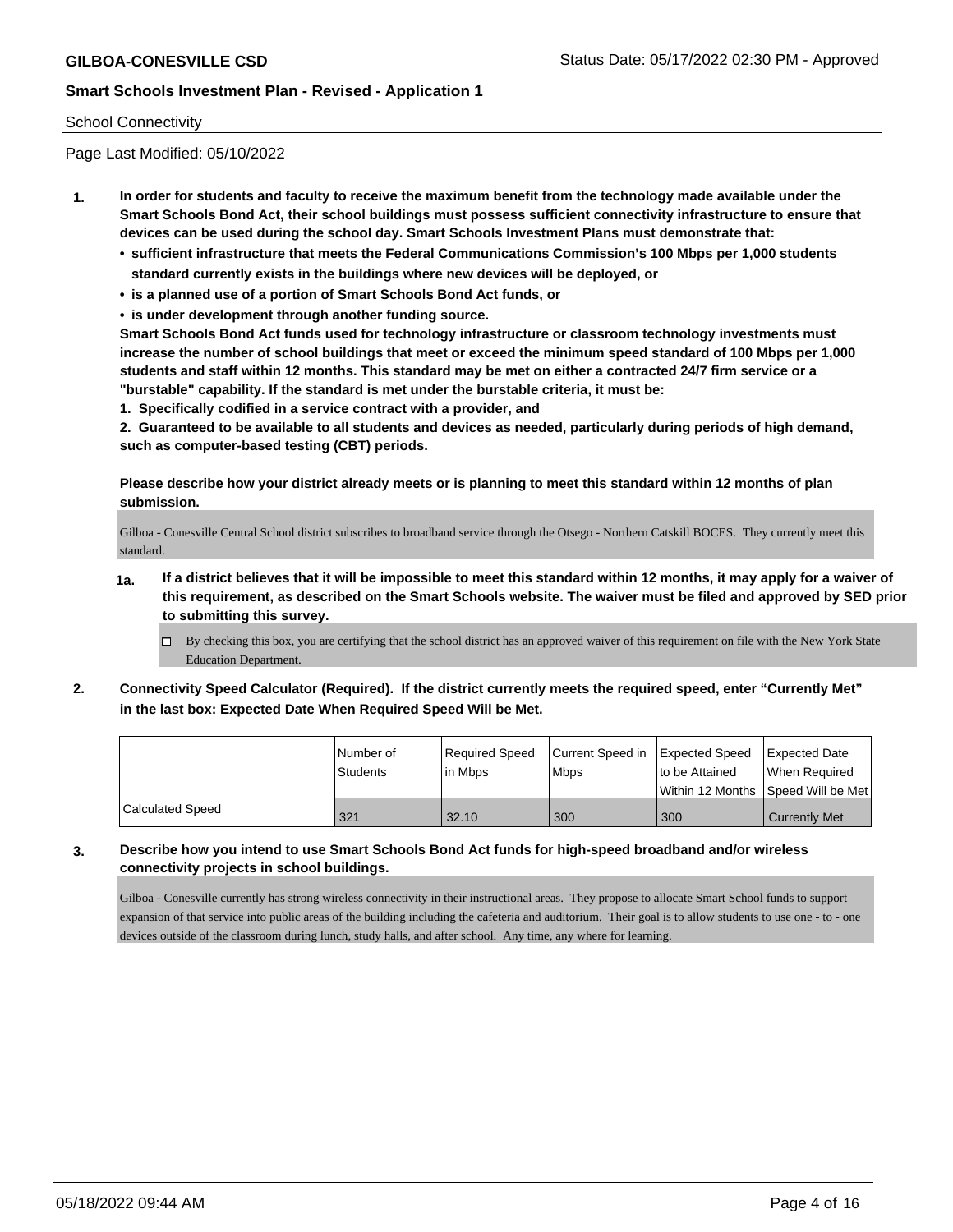#### School Connectivity

Page Last Modified: 05/10/2022

**4. Describe the linkage between the district's District Instructional Technology Plan and how the proposed projects will improve teaching and learning. (There should be a link between your response to this question and your responses to Question 1 in Section IV - NYSED Initiatives Alignment: "Explain how the district use of instructional technology will serve as a part of a comprehensive and sustained effort to support rigorous academic standards attainment and performance improvement for students."** 

#### **Your answer should also align with your answers to the questions in Section II - Strategic Technology Planning and the associated Action Steps in Section III - Action Plan.)**

The Gilboa - Conesville Technology Plan makes the establishment and support of one - to - one learning the number one priority. During the Covid Pandemic, the district accellerated their time table and acquired enough devices to support the remote learning that was required. With the funding from this application, the district wants to accomplish two items. The first is to expand the wireless to several under served areas of the school. Wireless usage in a true one - to - one environment is not limited to classrooms. If we equip areas such as the cafeteria and the auditorium students can take advantage of other times to use their personal devices.

Gilboa - Conesville is also eligible for Federal Erate funds. The district wishes to combine some of their Smart School funds with their Erate funds to upgrade their wifi over the next year. Many of the existing switches and access points have reached the "end of life" status from the manufacturer. Gilboa - Conesville will be anxious to upgrade their exsiting network hardware to insure the continued support of student learning.

**5. If the district wishes to have students and staff access the Internet from wireless devices within the school building, or in close proximity to it, it must first ensure that it has a robust Wi-Fi network in place that has sufficient bandwidth to meet user demand.**

**Please describe how you have quantified this demand and how you plan to meet this demand.**

The district has a district technology coordinator as well as network support from Otsego - Northern Catskills BOCES. On a regular basis the tech support team members and the instructional administrative staff review the areas of the school and the instructional demands on those spaces. By comparing the spaces, the enrollment, and the technology utilization in those areas, the district identifies the network demands and adjust their network support and hardware to guarantee the maximum access for students and instructors.

**6. Smart Schools plans with any expenditures in the School Connectivity category require a project number from the Office of Facilities Planning. Districts must submit an SSBA LOI and receive project numbers prior to submitting the SSIP. As indicated on the LOI, some projects may be eligible for a streamlined review and will not require a building permit.**

**Please indicate on a separate row each project number given to you by the Office of Facilities Planning.**

| <b>Project Number</b> |  |
|-----------------------|--|
| 54-08-01-04-7-999-BA1 |  |

**7. Certain high-tech security and connectivity infrastructure projects may be eligible for an expedited review process as determined by the Office of Facilities Planning.**

**Was your project deemed eligible for streamlined review?**

Yes

**7a. Districts that choose the Streamlined Review Process will be required to certify that they have reviewed all installations with their licensed architect or engineer of record and provide that person's name and license number. The licensed professional must review the products and proposed method of installation prior to implementation and review the work during and after completion in order to affirm that the work was codecompliant, if requested.**

I certify that I have reviewed all installations with a licensed architect or engineer of record.

**8. Include the name and license number of the architect or engineer of record.**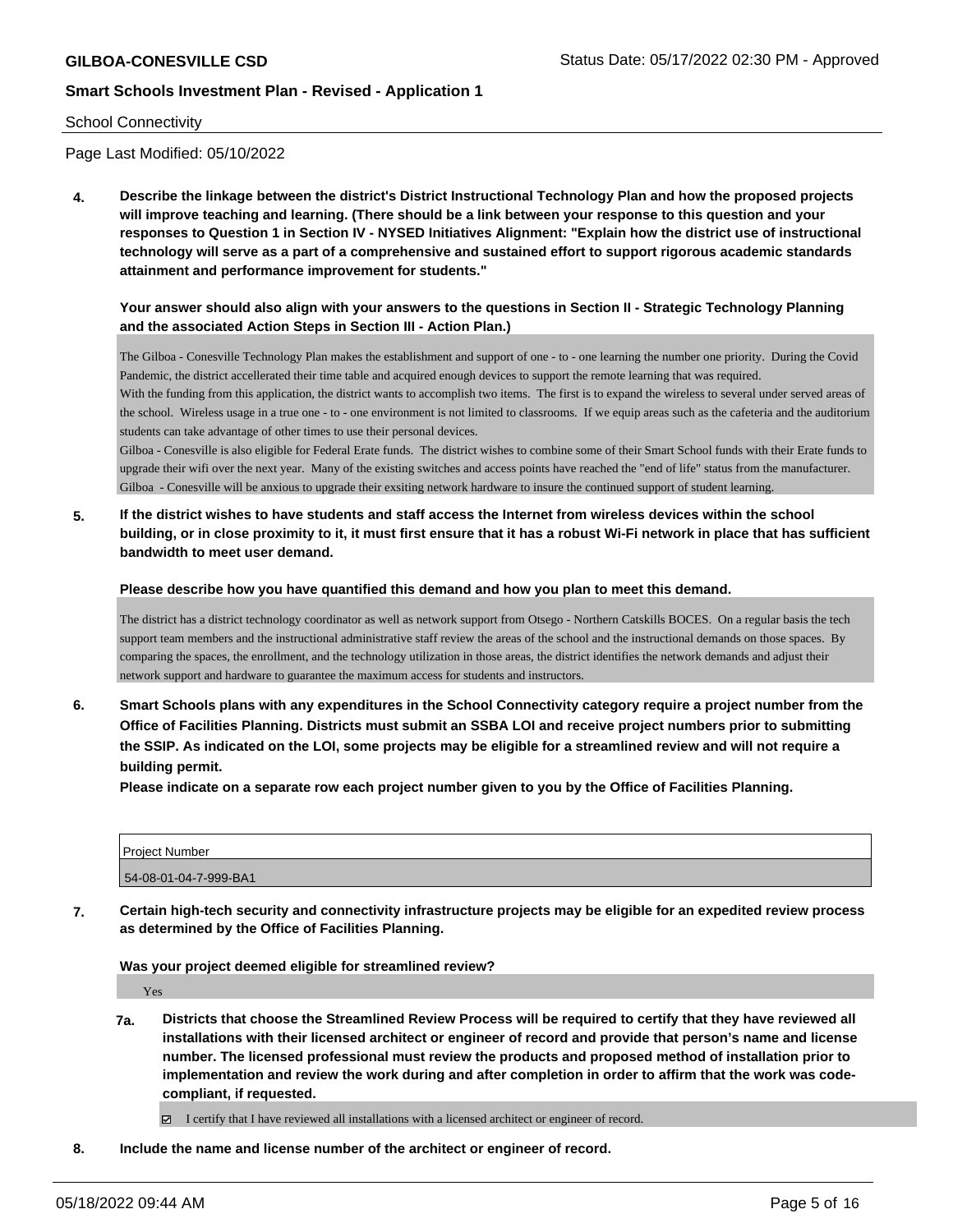## School Connectivity

Page Last Modified: 05/10/2022

| Name          | License Number |
|---------------|----------------|
| Steve Thesier | 33513          |

#### **9. Public Expenditures – Loanable (Counts toward the nonpublic loan calculation)**

|               |             |                       | Total Cost                 |
|---------------|-------------|-----------------------|----------------------------|
|               |             |                       |                            |
| (No Response) |             |                       | $\overline{0.00}$          |
|               |             |                       |                            |
|               | l Purchased | (No<br>Response)<br>0 | l (No<br>Response)<br>0.00 |

#### **10. Public Expenditures – Non-Loanable (Does not count toward nonpublic loan calculation)**

| Select the allowable expenditure<br>type. | <b>PUBLIC</b> Items to be purchased                               | Quantity | Cost per Item | <b>Total Cost</b> |
|-------------------------------------------|-------------------------------------------------------------------|----------|---------------|-------------------|
| Repeat to add another item under          |                                                                   |          |               |                   |
| each type.                                |                                                                   |          |               |                   |
| Network/Access Costs                      | JW797A Aruba AP 315 Wireless<br><b>Access Point</b>               | 35       | 780.00        | 27,300.00         |
| Network/Access Costs                      | JL322A Aruba 2930M 48G POE<br>Switch                              | 11       | 2.875.00      | 31.625.00         |
| Network/Access Costs                      | <b>JW736A Aruba 7205 Wireless Network  </b><br><b>Mamt Device</b> | -1       | 7,675.00      | 7,675.00          |
| <b>Connections/Components</b>             | J9151A SFP+ Transceiver Module                                    | 11       | 1.480.00      | 16.280.00         |
|                                           |                                                                   | 58       | 12,810.00     | 82,880            |

## **11. Final 2014-15 BEDS Enrollment to calculate Nonpublic Sharing Requirement (no changes allowed.)**

|            | <b>Public Enrollment</b> | Nonpublic Enrollment | Total Enrollment | l Nonpublic Percentage |
|------------|--------------------------|----------------------|------------------|------------------------|
| Enrollment | 321                      |                      | 321.00           | 0.00                   |

#### **12. Total Public Budget - Loanable (Counts toward the nonpublic loan calculation)**

|                                                 | Public Allocations | <b>Estimated Nonpublic Loan</b> | <b>Estimated Total Sub-Allocations</b> |
|-------------------------------------------------|--------------------|---------------------------------|----------------------------------------|
|                                                 |                    | Amount                          |                                        |
| Network/Access Costs                            | (No Response)      | 0.00                            | 0.00                                   |
| School Internal Connections and I<br>Components | (No Response)      | 0.00                            | 0.00                                   |
| Other                                           | (No Response)      | 0.00                            | 0.00                                   |
| Totals:                                         | 0.00               | U                               | 0                                      |

## **13. Total Public Budget – Non-Loanable (Does not count toward the nonpublic loan calculation)**

|                      | Sub-<br>Allocation |
|----------------------|--------------------|
| Network/Access Costs | 66,600.00          |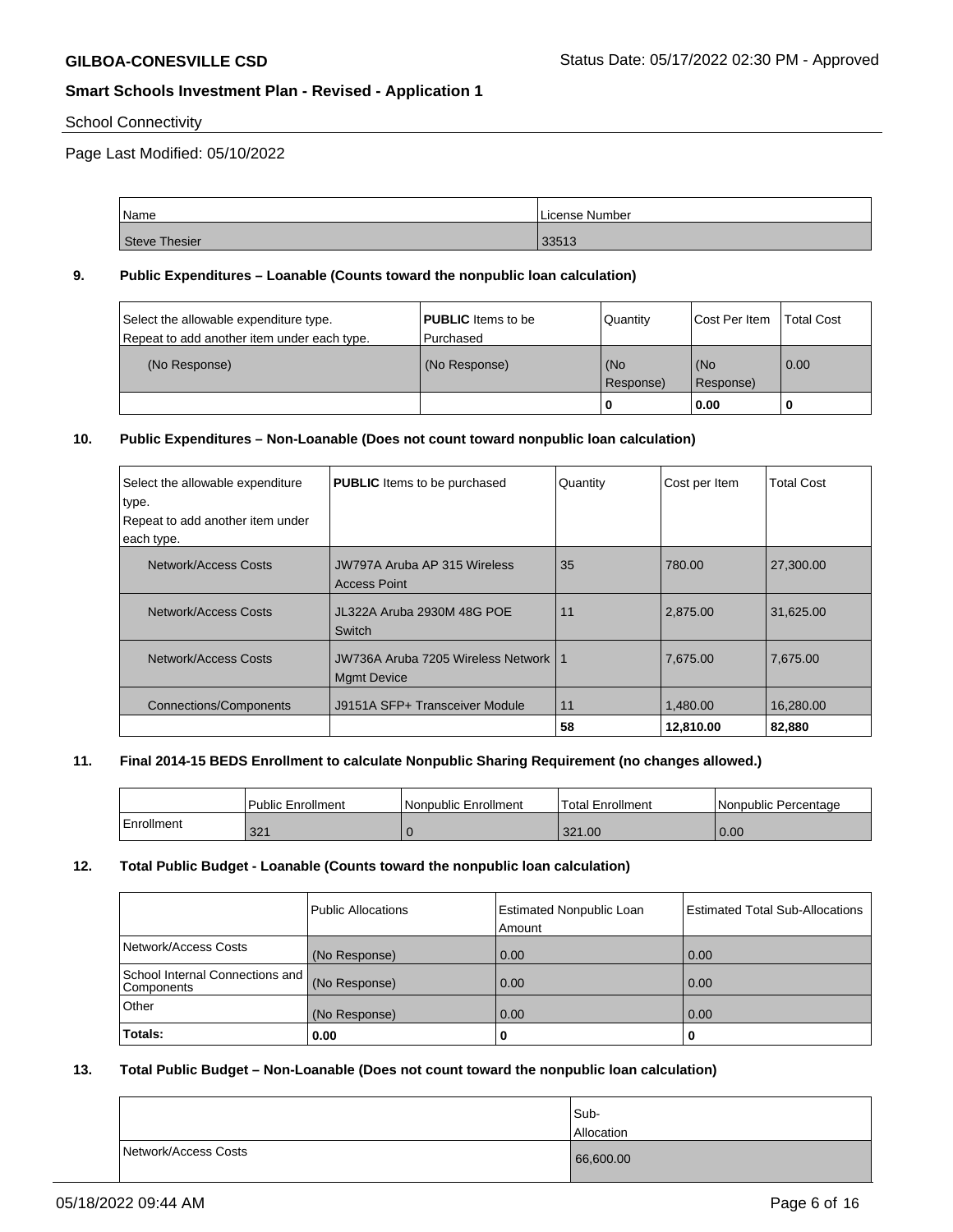School Connectivity

Page Last Modified: 05/10/2022

|                                            | Sub-              |
|--------------------------------------------|-------------------|
|                                            | <b>Allocation</b> |
| Outside Plant Costs                        | (No Response)     |
| School Internal Connections and Components | 16,280.00         |
| Professional Services                      | (No Response)     |
| Testing                                    | (No Response)     |
| <b>Other Upfront Costs</b>                 | (No Response)     |
| <b>Other Costs</b>                         | (No Response)     |
| Totals:                                    | 82,880.00         |

## **14. School Connectivity Totals**

|                          | <b>Total Sub-Allocations</b> |
|--------------------------|------------------------------|
| Total Loanable Items     | 0.00                         |
| Total Non-Ioanable Items | 82,880.00                    |
| Totals:                  | 82,880                       |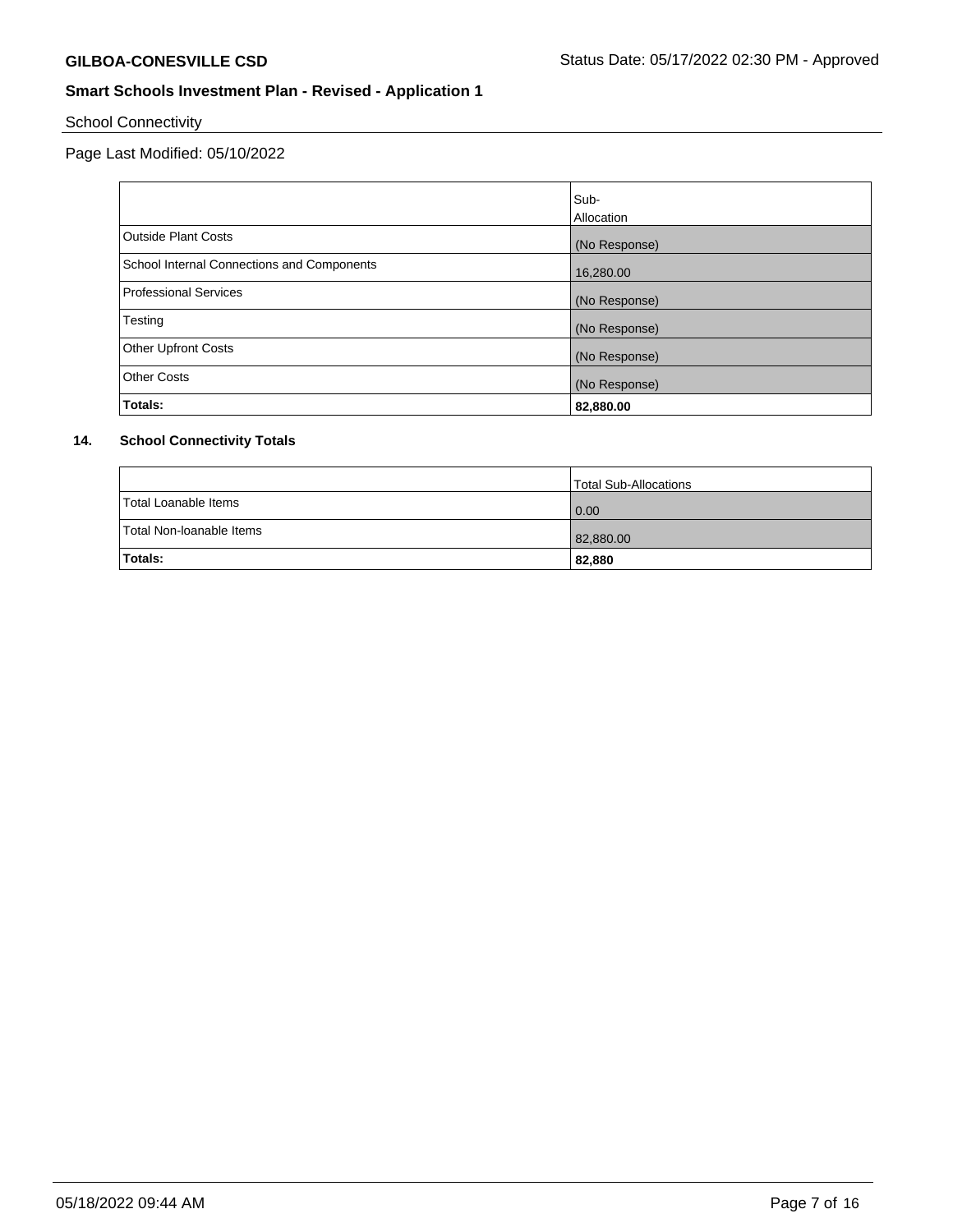Community Connectivity (Broadband and Wireless)

Page Last Modified: 08/31/2021

**1. Describe how you intend to use Smart Schools Bond Act funds for high-speed broadband and/or wireless connectivity projects in the community.**

(No Response)

**2. Please describe how the proposed project(s) will promote student achievement and increase student and/or staff access to the Internet in a manner that enhances student learning and/or instruction outside of the school day and/or school building.**

(No Response)

**3. Community connectivity projects must comply with all the necessary local building codes and regulations (building and related permits are not required prior to plan submission).**

 $\Box$  I certify that we will comply with all the necessary local building codes and regulations.

**4. Please describe the physical location of the proposed investment.**

(No Response)

**5. Please provide the initial list of partners participating in the Community Connectivity Broadband Project, along with their Federal Tax Identification (Employer Identification) number.**

| <b>Project Partners</b> | l Federal ID # |
|-------------------------|----------------|
| (No Response)           | (No Response)  |

**6. Please detail the type, quantity, per unit cost and total cost of the eligible items under each sub-category.**

| Select the allowable expenditure | Item to be purchased | Quantity      | Cost per Item | <b>Total Cost</b> |
|----------------------------------|----------------------|---------------|---------------|-------------------|
| type.                            |                      |               |               |                   |
| Repeat to add another item under |                      |               |               |                   |
| each type.                       |                      |               |               |                   |
| (No Response)                    | (No Response)        | (No Response) | (No Response) | 0.00              |
|                                  |                      | 0             | 0.00          |                   |

**7. If you are submitting an allocation for Community Connectivity, complete this table.**

**Note that the calculated Total at the bottom of the table must equal the Total allocation for this category that you entered in the SSIP Overview overall budget.**

|                                    | Sub-Allocation |
|------------------------------------|----------------|
| Network/Access Costs               | (No Response)  |
| Outside Plant Costs                | (No Response)  |
| <b>Tower Costs</b>                 | (No Response)  |
| <b>Customer Premises Equipment</b> | (No Response)  |
| Professional Services              | (No Response)  |
| Testing                            | (No Response)  |
| <b>Other Upfront Costs</b>         | (No Response)  |
| <b>Other Costs</b>                 | (No Response)  |
| Totals:                            | 0.00           |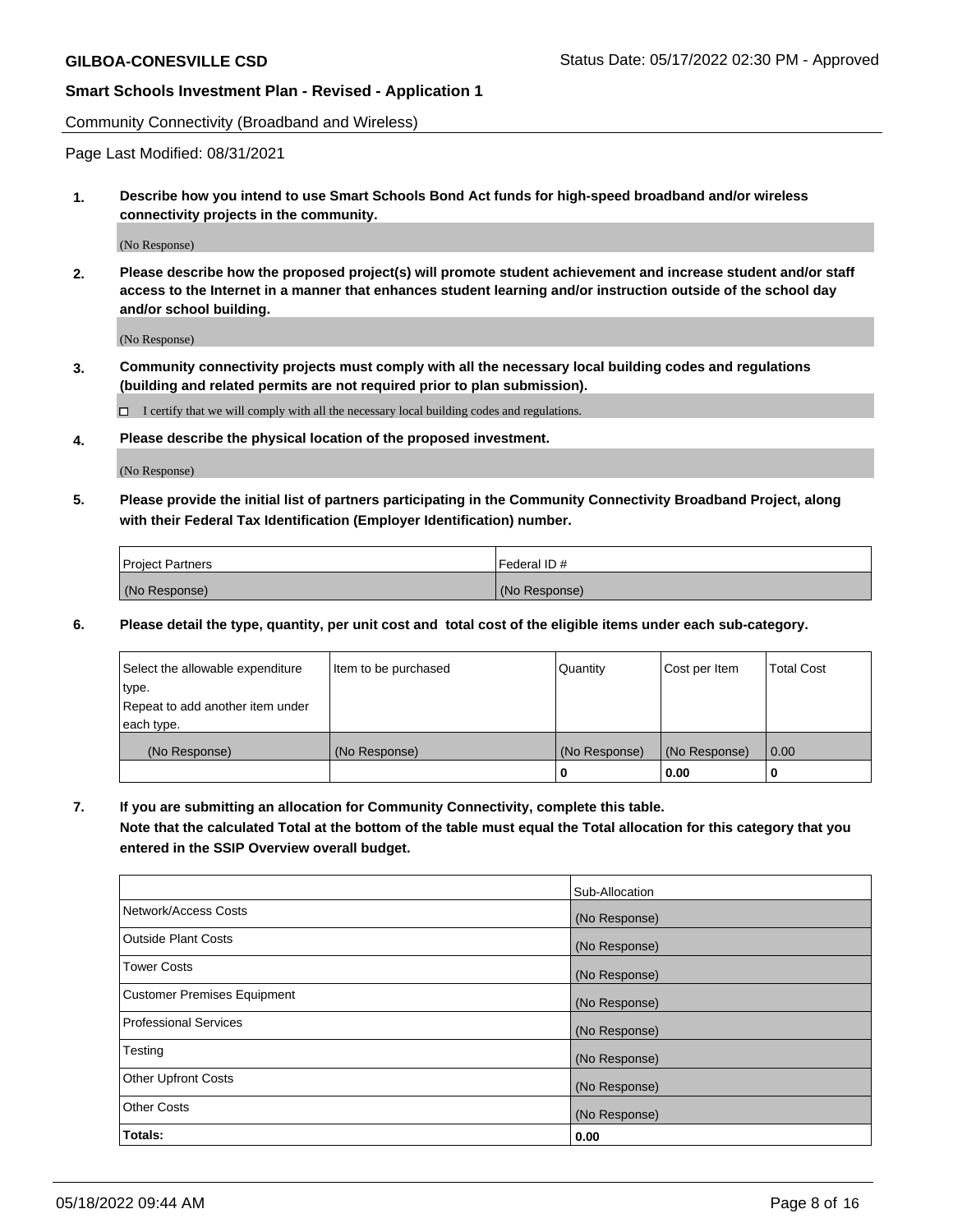## Classroom Learning Technology

Page Last Modified: 05/09/2022

**1. In order for students and faculty to receive the maximum benefit from the technology made available under the Smart Schools Bond Act, their school buildings must possess sufficient connectivity infrastructure to ensure that devices can be used during the school day. Smart Schools Investment Plans must demonstrate that sufficient infrastructure that meets the Federal Communications Commission's 100 Mbps per 1,000 students standard currently exists in the buildings where new devices will be deployed, or is a planned use of a portion of Smart Schools Bond Act funds, or is under development through another funding source.**

**Smart Schools Bond Act funds used for technology infrastructure or classroom technology investments must increase the number of school buildings that meet or exceed the minimum speed standard of 100 Mbps per 1,000 students and staff within 12 months. This standard may be met on either a contracted 24/7 firm service or a "burstable" capability. If the standard is met under the burstable criteria, it must be:**

**1. Specifically codified in a service contract with a provider, and**

**2. Guaranteed to be available to all students and devices as needed, particularly during periods of high demand, such as computer-based testing (CBT) periods.**

**Please describe how your district already meets or is planning to meet this standard within 12 months of plan submission.**

Gilboa Conesville subscribes to broadband services through the South Central Regional Information Center. The district currently exceeds this standard..

- **1a. If a district believes that it will be impossible to meet this standard within 12 months, it may apply for a waiver of this requirement, as described on the Smart Schools website. The waiver must be filed and approved by SED prior to submitting this survey.**
	- By checking this box, you are certifying that the school district has an approved waiver of this requirement on file with the New York State Education Department.
- **2. Connectivity Speed Calculator (Required). If the district currently meets the required speed, enter "Currently Met" in the last box: Expected Date When Required Speed Will be Met.**

|                  | l Number of     | Reauired Speed | Current Speed in Expected Speed |                | Expected Date                        |
|------------------|-----------------|----------------|---------------------------------|----------------|--------------------------------------|
|                  | <b>Students</b> | l in Mbps      | <b>Mbps</b>                     | to be Attained | When Required                        |
|                  |                 |                |                                 |                | Within 12 Months   Speed Will be Met |
| Calculated Speed | 321             | 32.10          | 300                             | 300            | <b>Currently Met</b>                 |

**3. If the district wishes to have students and staff access the Internet from wireless devices within the school building, or in close proximity to it, it must first ensure that it has a robust Wi-Fi network in place that has sufficient bandwidth to meet user demand.**

**Please describe how you have quantified this demand and how you plan to meet this demand.**

GIlboa Conesville works extensively with the network planning specialist from South Central Regional Information Center every year to ensure that the students have access to a robust and reliable wireless network. Every year the district leadership meets with the network planners to review learning spaces, students assigned to those spaces and network resources required to support those students. Adjustments are made on an ongoing basis to support changes in students needs as required.

**4. All New York State public school districts are required to complete and submit an Instructional Technology Plan survey to the New York State Education Department in compliance with Section 753 of the Education Law and per Part 100.12 of the Commissioner's Regulations.**

**Districts that include educational technology purchases as part of their Smart Schools Investment Plan must have a submitted and approved Instructional Technology Plan survey on file with the New York State Education Department.**

By checking this box, you are certifying that the school district has an approved Instructional Technology Plan survey on file with the New York State Education Department.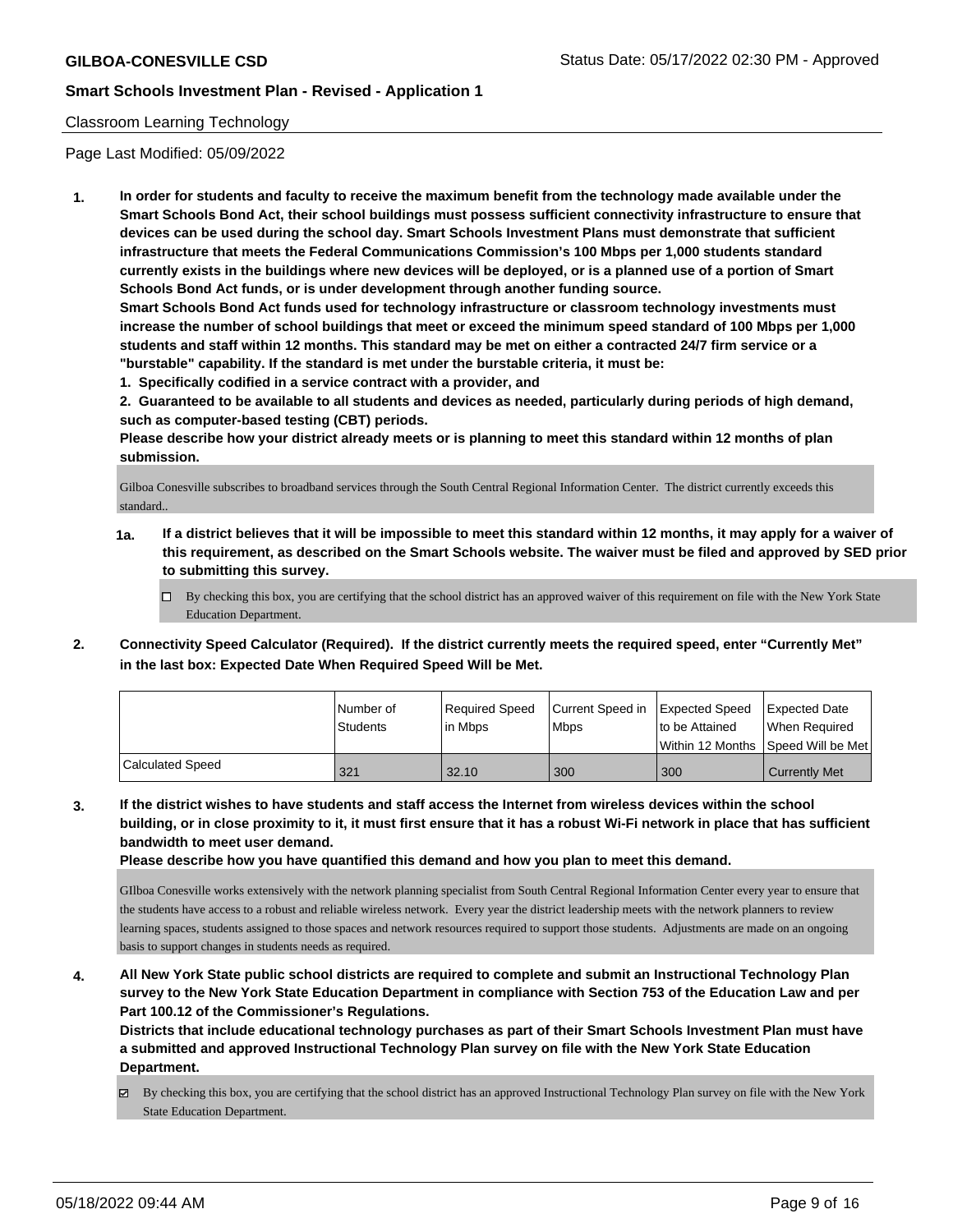#### Classroom Learning Technology

Page Last Modified: 05/09/2022

**5. Describe the devices you intend to purchase and their compatibility with existing or planned platforms or systems. Specifically address the adequacy of each facility's electrical, HVAC and other infrastructure necessary to install and support the operation of the planned technology.**

Gilboa - Conesville is requesting two groups of devices in this application. The first are Prome assignthean Active Panels for their classrooms. These units will replace existing units that are failing after over 10 years of use. These devices actually have lower power demands than the current boards so the electrical infrastructure is adequated for them.

The second item proposed are chromebooks for the one - to- one initiative. These devices are also replacement for the oldest devices currently assigned to students. They will also NOT impact the electrical demands in any classroom.

- **6. Describe how the proposed technology purchases will:**
	- **> enhance differentiated instruction;**
	- **> expand student learning inside and outside the classroom;**
	- **> benefit students with disabilities and English language learners; and**
	- **> contribute to the reduction of other learning gaps that have been identified within the district.**

**The expectation is that districts will place a priority on addressing the needs of students who struggle to succeed in a rigorous curriculum. Responses in this section should specifically address this concern and align with the district's Instructional Technology Plan (in particular Question 2 of E. Curriculum and Instruction: "Does the district's instructional technology plan address the needs of students with disabilities to ensure equitable access to instruction, materials and assessments?" and Question 3 of the same section: "Does the district's instructional technology plan address the provision of assistive technology specifically for students with disabilities to ensure access to and participation in the general curriculum?")**

**In addition, describe how the district ensures equitable access to instruction, materials and assessments and participation in the general curriculum for both SWD and English Language Learners/Multilingual Learners (ELL/MLL) students.**

**Please note: If this plan has been identified as a Remote Learning Plan to be submitted and reviewed on an expedited basis, the district should explain how this plan will facilitate remote and hybrid learning, in lieu of responding to the question above.**

The devices proposed will have a huge impact on ALL students. English language learners and special needs students, as well as regular ed students will have improved opportunities for differentiated instruction.

The chromebooks will be a huge asset for this effort. All students are participating in the one - to - one effort. Students with disabilities may need extended time to accomplish their goals. The one - to - one devices will support the extended time. Students can begin work during the normal instruction period, but continue when it is appropriate for them. Perhaps they can continue their efforts during their Resource times. Using the Google email system they can reach out to their teachers when they have a question rather than needing to wait until the next class time. Students with disabilities can use audio support from their devices or enhanced video if necessary. Finally, their teachers can use the Google Classroom feature to review and comment on student work before it is completed to make learning a collaborative effort.

English language learners will have a very large benefit from the one - to - one chromebooks. Google offers a translation component. Traditionally ELL students were dependent on translators who might only be available at very limited times. That is no longer the case. Documents can be translated from English to native language and from native language to English at the touch of a button. Primary source documents, student work, and instructional materials provided by the teacher can be translated to and from on demand rather than at an arbitrary time

Instruction can be adjusted or "differentiated." In traditional classrooms the instructor presented or lectured for a specific time period. Students wheo could focus for the 45 or 60 minutes were more successful. Other students are more successful in an applied or activity focused environment. The One - to - one environment is meant for those students. Independent research and portfolio evaluations become a regular tool for learning with a a One - to - one learning model.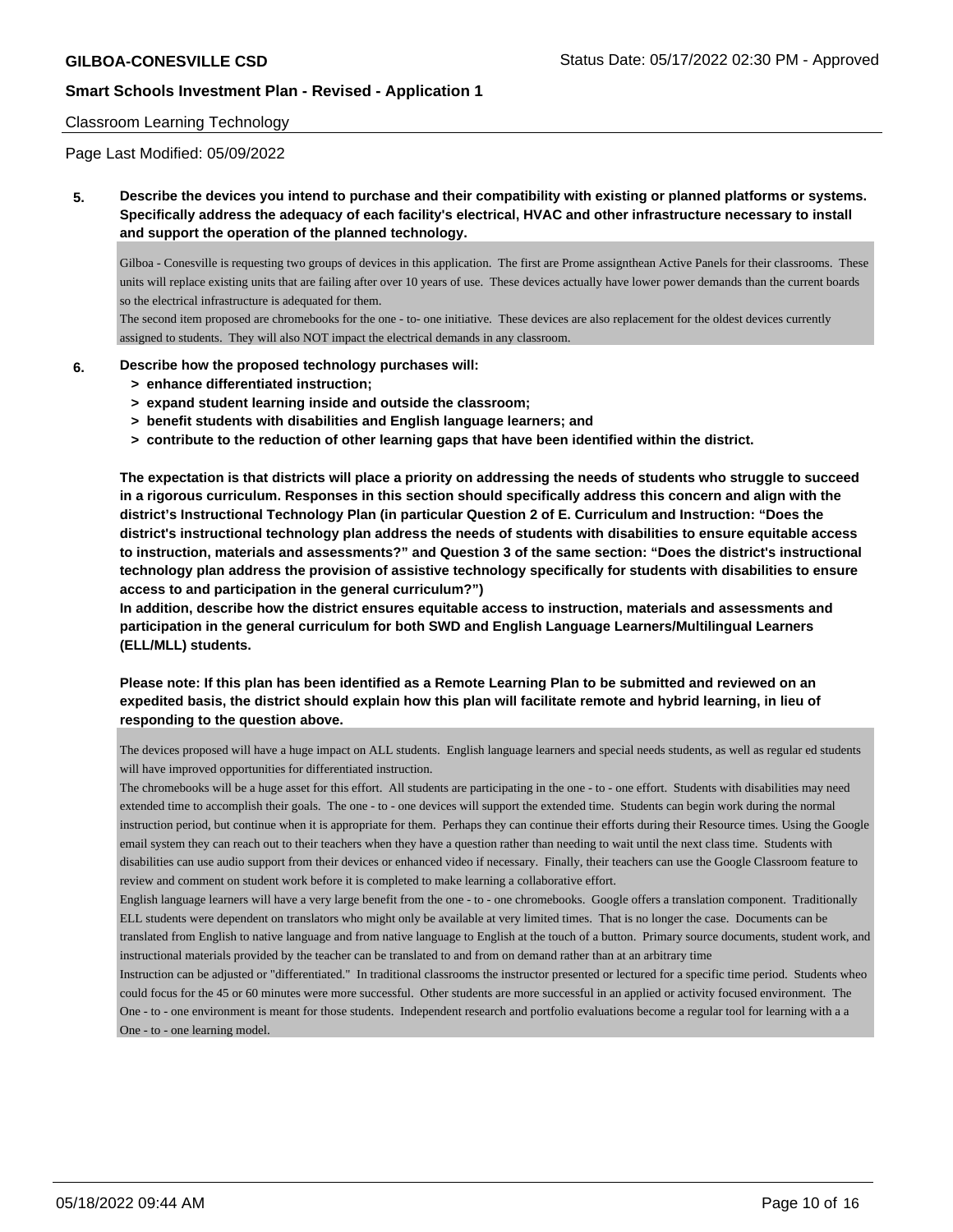#### Classroom Learning Technology

Page Last Modified: 05/09/2022

**7. Where appropriate, describe how the proposed technology purchases will enhance ongoing communication with parents and other stakeholders and help the district facilitate technology-based regional partnerships, including distance learning and other efforts.**

In a traditional distance learning classroom students were limited by time. Scheduling was a challenge. The limits of a single location for distance learning increased the time issue. All of the chromebooks being purchased will have a video camera. All of them can be a distance learning tool. When combined with the Promethean boards any classroom can be a distance learning site at any time. Students or teachers can reach out to resources when it is appropriate for them rather than when the single distance learning room is available. Any time, any where. Learning can take place. The promethean boards and the chromebooks will have little direct impact on enhancing ongoing communication with parents and stakeholders. This is a priority for Gilboa - Conesville however. Their student management system has a robust Parent Portal. This portal allows parents to review in "real time" their student's attendance, academic progress, and discipline record. Parents no longer wait until the end of the marking period to see that their student has missed an assignment or is failing to achieve specific benchmark assignments. Additionally, the system provides direct contact with their student's teachers. Parents can communicate and address concerns with the teachers when it can have the most benefit for the student.

**8. Describe the district's plan to provide professional development to ensure that administrators, teachers and staff can employ the technology purchased to enhance instruction successfully.**

**Note: This response should be aligned and expanded upon in accordance with your district's response to Question 1 of F. Professional Development of your Instructional Technology Plan: "Please provide a summary of professional development offered to teachers and staff, for the time period covered by this plan, to support technology to enhance teaching and learning. Please include topics, audience and method of delivery within your summary."**

**Please note: If this plan has been identified as a Remote Learning Plan to be submitted and reviewed on an expedited basis, the district should provide a statement confirming that the district has provided or will provide professional development on these devices to its staff, in lieu of responding to the question above.**

Gilboa - Conesville recognizes that the integration of technology is a product of professional development. Many instructional staff were not natives of the digital world and their undergraduate and graduate work did not include extensive technology training.

The first requirement for all staff is proficiancy in the use of Google in the classroom. Staff meet with the technology coordinator and they evaluate the staff members experience and abilitie to integrate Google into their instructional efforts. The district offers regular sessions in Google Docs, Sheets, Slides, and most important Google Classroom. These sessions are offered for beginners and for more advanced users to maximize the benefit of the time committed.

As the integration grows, training is offered via Model Schools at Otesego / Northern Catskills BOCES for expanded training in specific instructional areas. Social Studies, Foreign Language, Science areas both at the primary, intermediate, and secondary levels are offered regularly. Gilboa - Conesville encourages the staff members to take advantage of these offerings as well as share these trainings with other members of their teams. Finally, Gilboa-Conesville encourages new staff to observe veteran technology users and work with mentors to develop lessons to enhance their instructional efforts.

- **9. Districts must contact one of the SUNY/CUNY teacher preparation programs listed on the document on the left side of the page that supplies the largest number of the district's new teachers to request advice on innovative uses and best practices at the intersection of pedagogy and educational technology.**
	- $\boxtimes$  By checking this box, you certify that you have contacted the SUNY/CUNY teacher preparation program that supplies the largest number of your new teachers to request advice on these issues.

#### **9a. Please enter the name of the SUNY or CUNY Institution that you contacted.**

College at Oneonta

**9b. Enter the primary Institution phone number.**

607-436-2541

**9c. Enter the name of the contact person with whom you consulted and/or will be collaborating with on innovative uses of technology and best practices.**

Dr. Mark Davies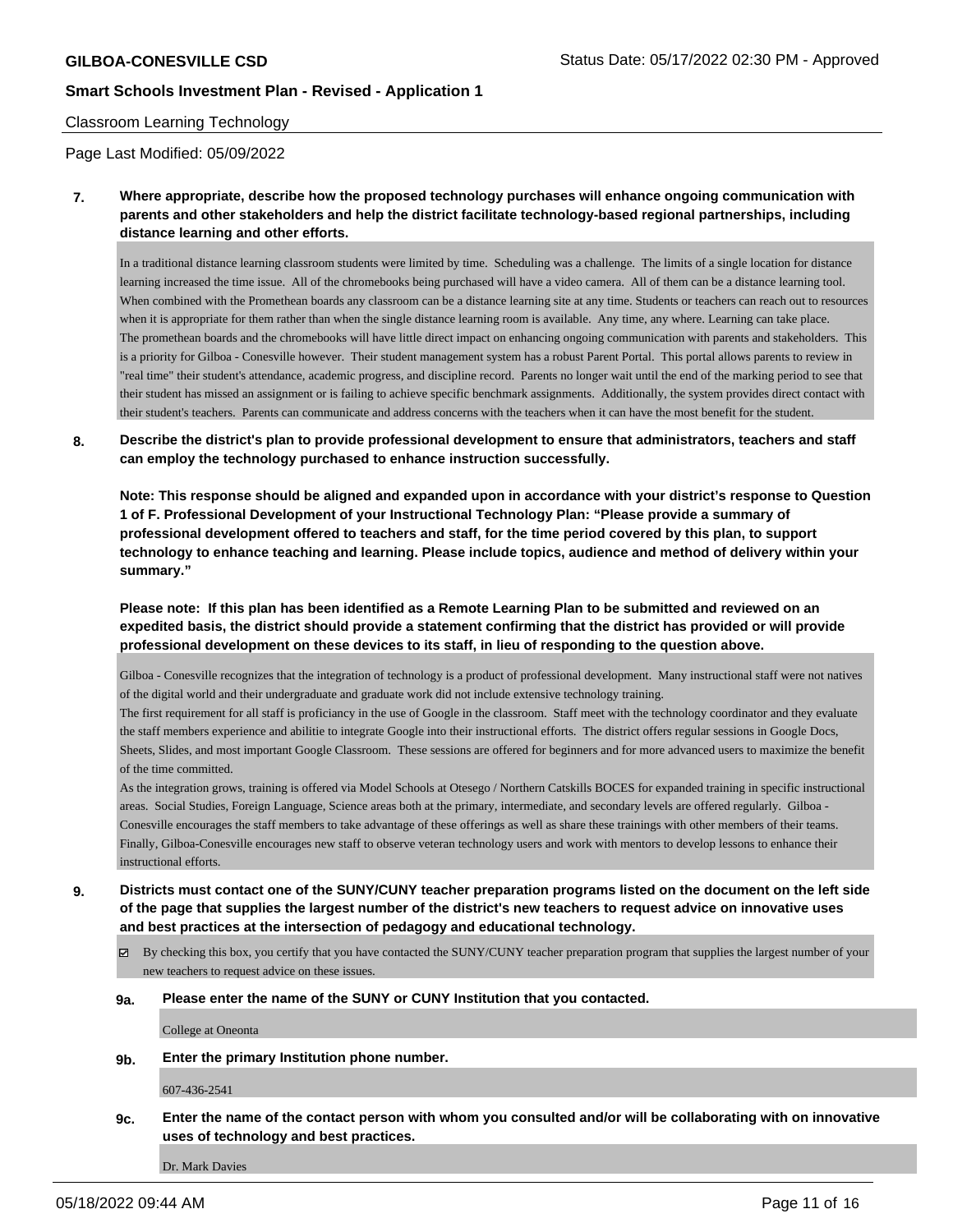#### Classroom Learning Technology

Page Last Modified: 05/09/2022

**10. To ensure the sustainability of technology purchases made with Smart Schools funds, districts must demonstrate a long-term plan to maintain and replace technology purchases supported by Smart Schools Bond Act funds. This sustainability plan shall demonstrate a district's capacity to support recurring costs of use that are ineligible for Smart Schools Bond Act funding such as device maintenance, technical support, Internet and wireless fees, maintenance of hotspots, staff professional development, building maintenance and the replacement of incidental items. Further, such a sustainability plan shall include a long-term plan for the replacement of purchased devices and equipment at the end of their useful life with other funding sources.**

 $\boxtimes$  By checking this box, you certify that the district has a sustainability plan as described above.

**11. Districts must ensure that devices purchased with Smart Schools Bond funds will be distributed, prepared for use, maintained and supported appropriately. Districts must maintain detailed device inventories in accordance with generally accepted accounting principles.**

By checking this box, you certify that the district has a distribution and inventory management plan and system in place.

#### **12. Please detail the type, quantity, per unit cost and total cost of the eligible items under each sub-category.**

| Select the allowable expenditure | Item to be Purchased                      | Quantity | Cost per Item | Total Cost |
|----------------------------------|-------------------------------------------|----------|---------------|------------|
| type.                            |                                           |          |               |            |
| Repeat to add another item under |                                           |          |               |            |
| each type.                       |                                           |          |               |            |
| Interactive Whiteboards          | Promethean Activpanel Titanium 75<br>inch | 37       | 4,000.00      | 148,000.00 |
| Interactive Whiteboards          | Promthean AP-ASW-90 stand                 | 36       | 665.00        | 23,940.00  |
| Interactive Whiteboards          | Promethean Activpanel warranty            | 37       | 125.00        | 4,625.00   |
| Interactive Whiteboards          | Promethean AP-ASM 90 stand                | 2        | 1,250.00      | 2,500.00   |
| Interactive Whiteboards          | Promethean Chromebox                      | 37       | 125.00        | 4,625.00   |
| <b>Other Costs</b>               | Promethean Chromebox license              | 37       | 32.00         | 1,184.00   |
| <b>Laptop Computers</b>          | HP 14a-na0020nr Chromebook, 14            | 203      | 245.00        | 49,735.00  |
| <b>Other Costs</b>               | Google Chrome license                     | 203      | 26.00         | 5,278.00   |
|                                  |                                           | 592      | 6,468.00      | 239,887    |

#### **13. Final 2014-15 BEDS Enrollment to calculate Nonpublic Sharing Requirement (no changes allowed.)**

|            | Public Enrollment | Nonpublic Enrollment | <b>Total Enrollment</b> | <i>Nonpublic</i><br>l Percentage |
|------------|-------------------|----------------------|-------------------------|----------------------------------|
| Enrollment | 321               |                      | 321.00                  | 0.00                             |

#### **14. If you are submitting an allocation for Classroom Learning Technology complete this table.**

|                          | Public School Sub-Allocation | <b>Estimated Nonpublic Loan</b><br>Amount | <b>Estimated Total Public and</b><br>Nonpublic Sub-Allocation |
|--------------------------|------------------------------|-------------------------------------------|---------------------------------------------------------------|
|                          |                              | (Based on Percentage Above)               |                                                               |
| Interactive Whiteboards  | 183,690.00                   | 0.00                                      | 183,690.00                                                    |
| <b>Computer Servers</b>  | 0.00                         | 0.00                                      | 0.00                                                          |
| <b>Desktop Computers</b> | 0.00                         | 0.00                                      | 0.00                                                          |
| <b>Laptop Computers</b>  | 49,735.00                    | 0.00                                      | 49,735.00                                                     |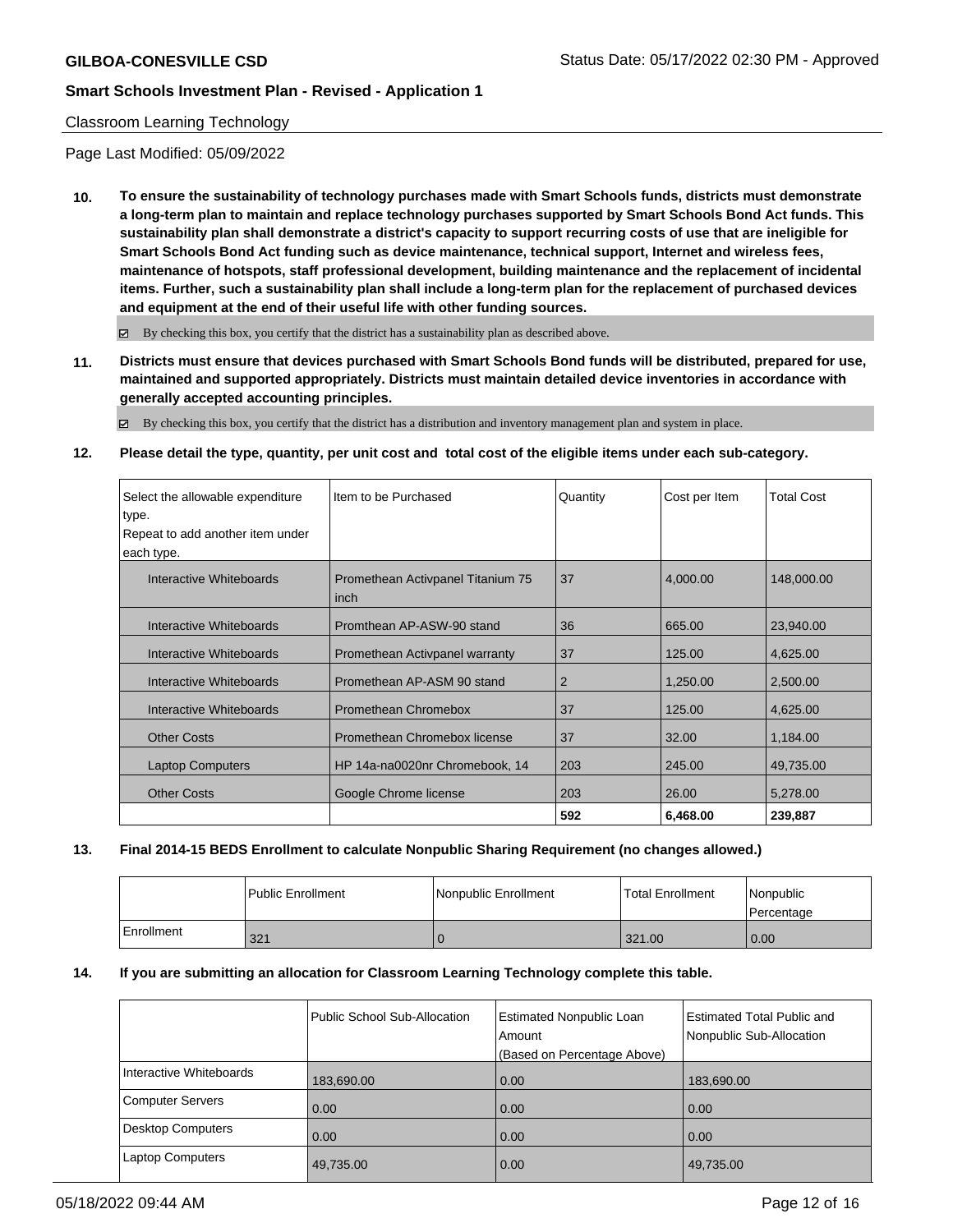# Classroom Learning Technology

## Page Last Modified: 05/09/2022

|                         | Public School Sub-Allocation | <b>Estimated Nonpublic Loan</b><br>Amount<br>(Based on Percentage Above) | Estimated Total Public and<br>Nonpublic Sub-Allocation |
|-------------------------|------------------------------|--------------------------------------------------------------------------|--------------------------------------------------------|
| <b>Tablet Computers</b> | 0.00                         | 0.00                                                                     | 0.00                                                   |
| Other Costs             | 6,462.00                     | 0.00                                                                     | 6,462.00                                               |
| Totals:                 | 239,887.00                   |                                                                          | 239,887                                                |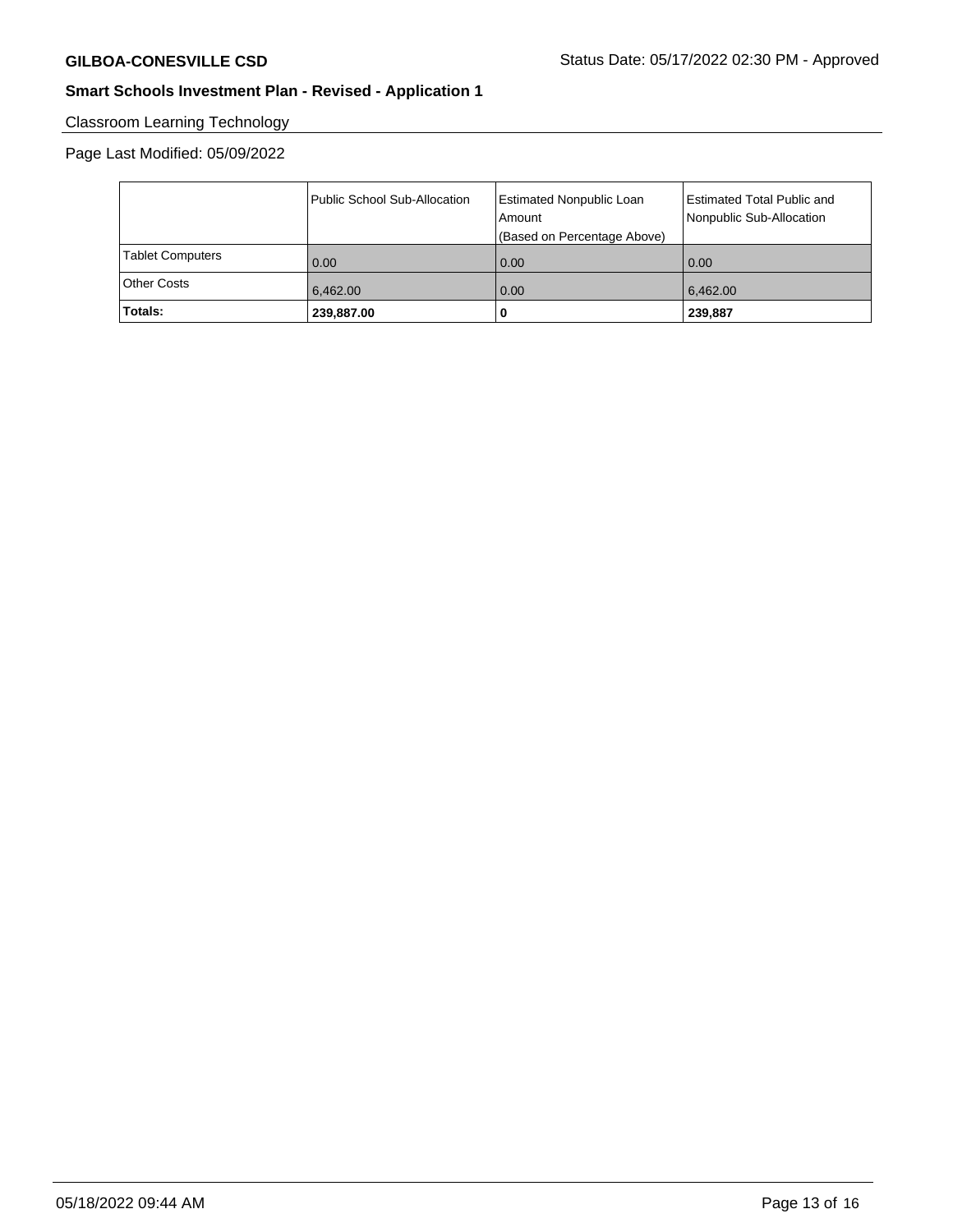#### Pre-Kindergarten Classrooms

Page Last Modified: 08/31/2021

**1. Provide information regarding how and where the district is currently serving pre-kindergarten students and justify the need for additional space with enrollment projections over 3 years.**

(No Response)

- **2. Describe the district's plan to construct, enhance or modernize education facilities to accommodate prekindergarten programs. Such plans must include:**
	- **Specific descriptions of what the district intends to do to each space;**
	- **An affirmation that new pre-kindergarten classrooms will contain a minimum of 900 square feet per classroom;**
	- **The number of classrooms involved;**
	- **The approximate construction costs per classroom; and**
	- **Confirmation that the space is district-owned or has a long-term lease that exceeds the probable useful life of the improvements.**

(No Response)

**3. Smart Schools Bond Act funds may only be used for capital construction costs. Describe the type and amount of additional funds that will be required to support ineligible ongoing costs (e.g. instruction, supplies) associated with any additional pre-kindergarten classrooms that the district plans to add.**

(No Response)

**4. All plans and specifications for the erection, repair, enlargement or remodeling of school buildings in any public school district in the State must be reviewed and approved by the Commissioner. Districts that plan capital projects using their Smart Schools Bond Act funds will undergo a Preliminary Review Process by the Office of Facilities Planning.**

**Please indicate on a separate row each project number given to you by the Office of Facilities Planning.**

| Project Number |  |
|----------------|--|
| (No Response)  |  |

**5. Please detail the type, quantity, per unit cost and total cost of the eligible items under each sub-category.**

| Select the allowable expenditure | Item to be purchased | Quantity      | Cost per Item | <b>Total Cost</b> |
|----------------------------------|----------------------|---------------|---------------|-------------------|
| type.                            |                      |               |               |                   |
| Repeat to add another item under |                      |               |               |                   |
| each type.                       |                      |               |               |                   |
| (No Response)                    | (No Response)        | (No Response) | (No Response) | 0.00              |
|                                  |                      | 0             | 0.00          |                   |

**6. If you have made an allocation for Pre-Kindergarten Classrooms, complete this table.**

**Note that the calculated Total at the bottom of the table must equal the Total allocation for this category that you entered in the SSIP Overview overall budget.**

|                                          | Sub-Allocation |
|------------------------------------------|----------------|
| Construct Pre-K Classrooms               | (No Response)  |
| Enhance/Modernize Educational Facilities | (No Response)  |
| <b>Other Costs</b>                       | (No Response)  |
| Totals:                                  | 0.00           |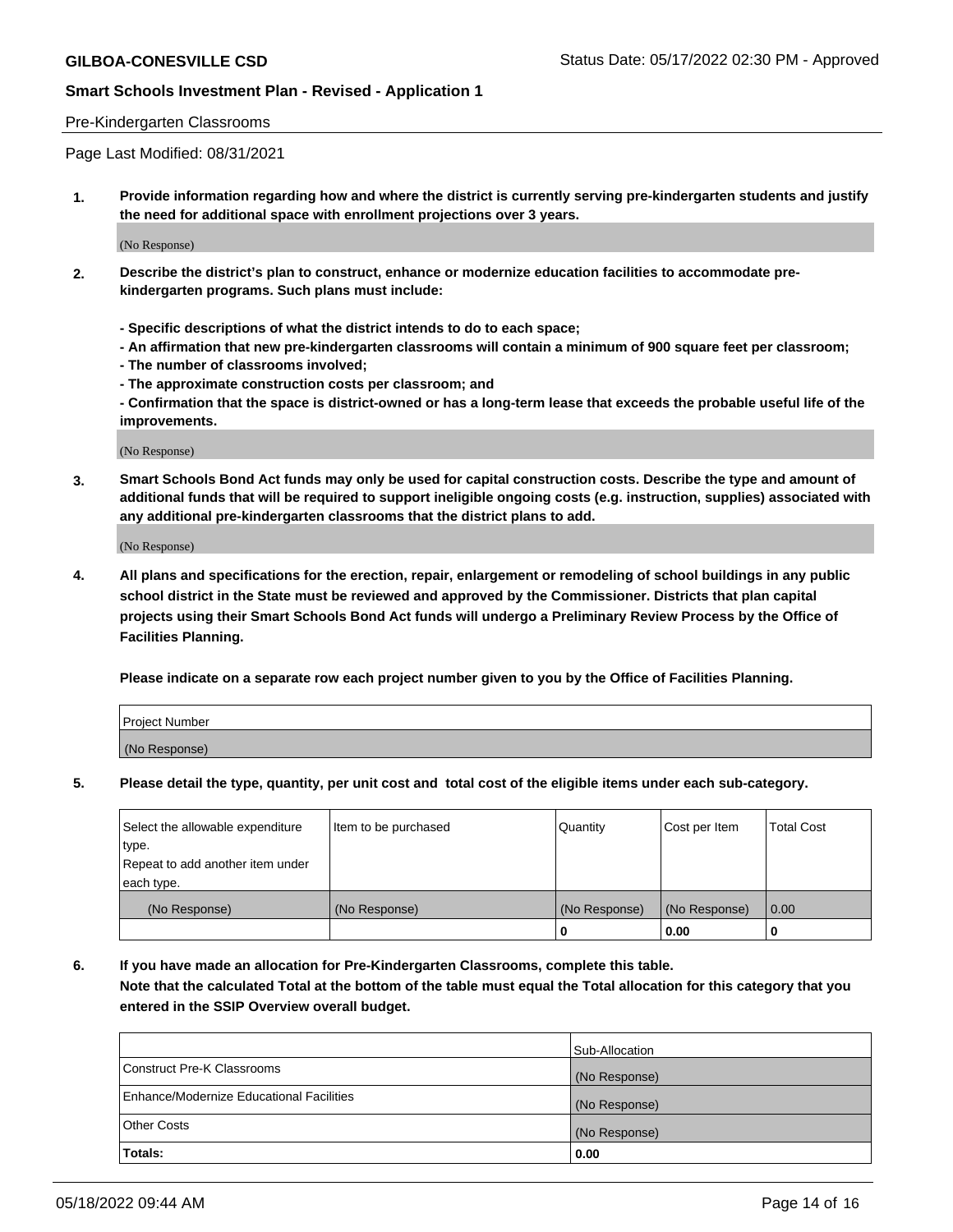#### Replace Transportable Classrooms

Page Last Modified: 08/31/2021

**1. Describe the district's plan to construct, enhance or modernize education facilities to provide high-quality instructional space by replacing transportable classrooms.**

(No Response)

**2. All plans and specifications for the erection, repair, enlargement or remodeling of school buildings in any public school district in the State must be reviewed and approved by the Commissioner. Districts that plan capital projects using their Smart Schools Bond Act funds will undergo a Preliminary Review Process by the Office of Facilities Planning.**

**Please indicate on a separate row each project number given to you by the Office of Facilities Planning.**

| <b>Project Number</b> |  |
|-----------------------|--|
| (No Response)         |  |

**3. For large projects that seek to blend Smart Schools Bond Act dollars with other funds, please note that Smart Schools Bond Act funds can be allocated on a pro rata basis depending on the number of new classrooms built that directly replace transportable classroom units.**

**If a district seeks to blend Smart Schools Bond Act dollars with other funds describe below what other funds are being used and what portion of the money will be Smart Schools Bond Act funds.**

(No Response)

**4. Please detail the type, quantity, per unit cost and total cost of the eligible items under each sub-category.**

| Select the allowable expenditure | Item to be purchased | Quantity      | Cost per Item | <b>Total Cost</b> |
|----------------------------------|----------------------|---------------|---------------|-------------------|
| type.                            |                      |               |               |                   |
| Repeat to add another item under |                      |               |               |                   |
| each type.                       |                      |               |               |                   |
| (No Response)                    | (No Response)        | (No Response) | (No Response) | 0.00              |
|                                  |                      | U             | 0.00          |                   |

**5. If you have made an allocation for Replace Transportable Classrooms, complete this table.**

**Note that the calculated Total at the bottom of the table must equal the Total allocation for this category that you entered in the SSIP Overview overall budget.**

|                                                | Sub-Allocation |
|------------------------------------------------|----------------|
| Construct New Instructional Space              | (No Response)  |
| Enhance/Modernize Existing Instructional Space | (No Response)  |
| <b>Other Costs</b>                             | (No Response)  |
| Totals:                                        | 0.00           |